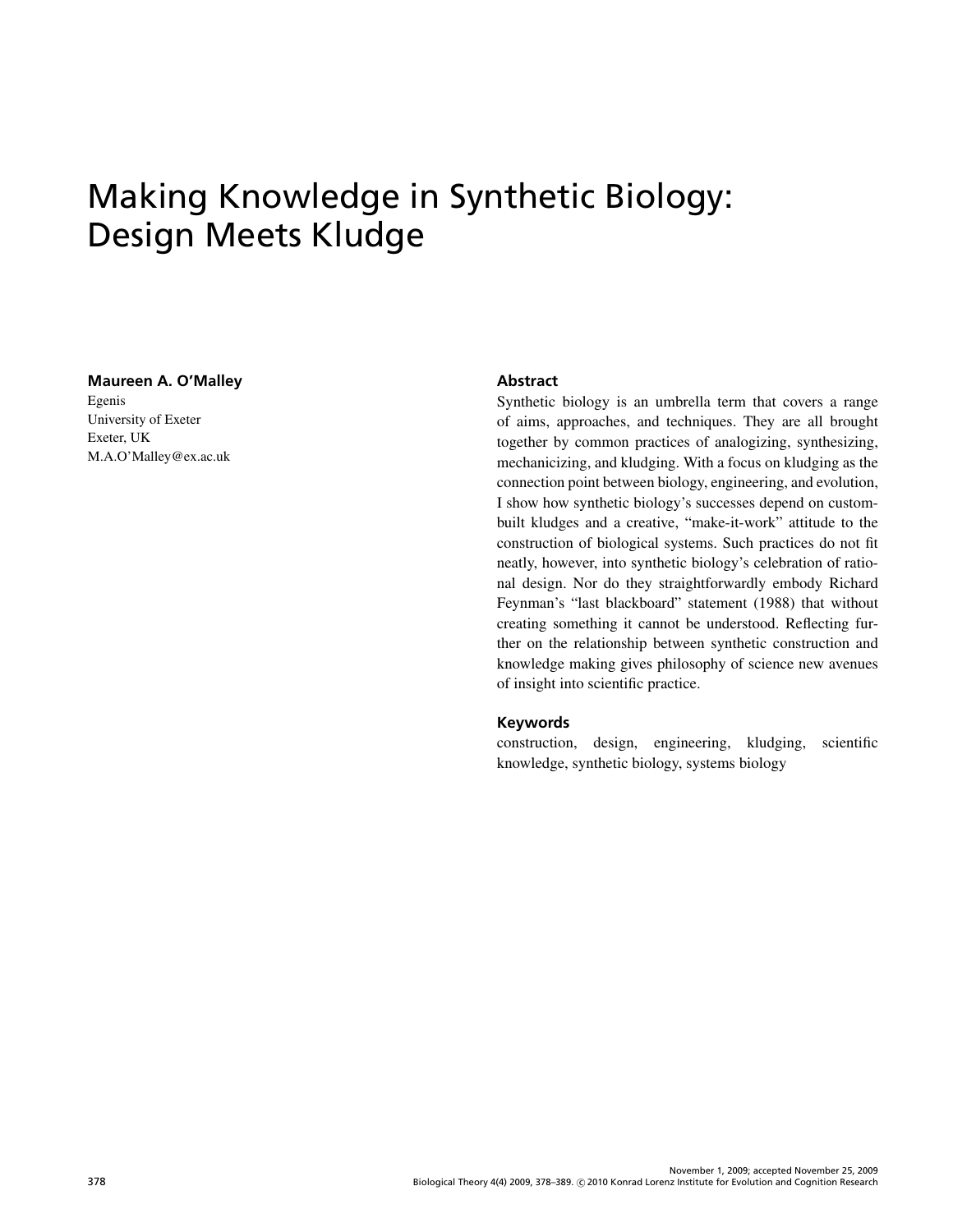*The dream is that well-characterized components can be easily assembled to generate novel genetic regulatory circuits. The reality is that this is hard to accomplish.*

— Haseltine and Arnold (2007: 15)

The aim of this article is to investigate the philosophical character of synthetic biology through an examination of its knowledge-making practices. I will ask a series of questions about how knowledge is made in synthetic biology, what sort of knowledge is produced, and what the relationship is, in fact, between knowledge and making. These are practical epistemic questions that are being discussed in very distinctive ways within synthetic biology, as those under its banner lay claim to a loosely bounded technological and epistemological territory. The answers to these questions have important implications for how scientists and philosophers think about knowledge making in general.

#### **Knowledge-Making Practices in Synthetic Biology**

Synthetic biology is often given a potted origins narrative that emphasizes its historic dependence on DNA recombination techniques and genetic manipulation (e.g., Benner and Sismour 2005; Drubin et al. 2007). This observation is in part due to Waclaw Szybalski's announcement of synthetic biology in 1974 and 1978 (Szybalski 1978). As this issue demonstrates, a richer and deeper history may be in the making (see also Morange 2009). But for many purposes, synthetic biology can be straightforwardly described as an extension of the biotechnological capabilities of molecular biology, especially in the form of genomics. It is the latter field that most directly gives rise to a general notion of synthetic biology as biological engineering, and this is achieved on the basis of the molecular quantification afforded by large-scale sequencing and microarray projects. Roger Brent, now the president, CEO, and director of the independent, non-profit Molecular Sciences Institute (Berkeley, CA), anticipated the rise of synthetic biology as a consequence of the most basic achievements of genomics:

The genome projects, with their promise of complete parts lists, have caused would-be engineers to start turning up in biology labs. It is unclear whether the first products of these cellular hackers, typically recreations of cellular clocks, switches, oscillators, etc., will themselves have any immediate positive impact on biology.. . . However, the engineers who build these devices will affect biology profoundly.. . . Even absent stimulus from biologists, this drive to perform engineering with a rigorous design component will spur development of biological simulations and the collection of information to populate them (Brent 2000: 176).

In this scenario, engineering approaches emerge as a response to parts lists, but in the process engineering becomes a shaper of techniques, data gathering, and research orientation: "The overwhelming physical details of natural biology . . . must be organized and recast *via* a set of design rules that hide information and manage complexity" (Keasling 2008: 65). It is in this sense of*rationally* engineering biological systems that synthetic biology finds its rallying cry, with the strong claim being made that never before has biology found itself in the position of being able to overcome the irrationality of nature with human-made rational design (e.g., Boyle and Silver 2009; Mukherji and van Oudenaarden 2009). The three engineering Rs of rationality, robustness, and reliability are contrasted with the whimsicality, inelegance, and variability of natural systems (Pleiss 2006). While engineering certainly contributes to the practices of synthetic biology, my claim is that it is doing this in more complicated ways than might be envisioned in the "pure" engineering ideal.

While it is common to talk about synthetic biology as if there were a distinctive and coherent set of practices under the label, in reality it consists of a number of different streams of practice. These differences have implications for how and what sort of knowledge is produced (O'Malley et al. 2008). The first stream is one that can be described as *DNAbased device construction*. It starts with DNA synthesis and works upwards. Many of its proponents emphasize standardization, decoupling, and abstraction as key routes to knowledge making in synthetic biology (e.g., Knight 2003; Endy 2005; [http://parts.mit.edu\)](http://parts.mit.edu). All of these practitioners are committed to decomplexifying biology in order to gain full control of the biological processes being synthesized (Ferber 2004; Guido et al. 2006; Voigt 2006).

The second stream involves *genome-driven cell engineering*. Here, synthetic biologists focus on streamlining and modularizing genomes through minimal genome analysis, wholegenome synthesis, and the transplantation of "foreign" or modified genomes into cells (Cello et al. 2002; Smith et al. 2003; Gil et al. 2004; Chan et al. 2005; Glass et al. 2006; Pósfai et al. 2006; Lartigue et al. 2007, 2009). These practitioners conceive of the genome as a simplifiable, relocatable module that runs cellular processes and simply needs some easily obtained connectivity in order to be plugged into a cell chassis (Heinemann and Panke 2006).

The third stream focuses on *protocell creation*, using micelles, lipid self-assembly, and vesicles with ribozymes (Szostak et al. 2001; Deamer 2005; Noireaux et al. 2005; Forster and Church 2006; Luisi et al. 2006; Solé et al. 2007). Using top-down, bottom-up, and in-between approaches, these synthetic biologists work on constructions such as minimal cells, designed to approximate living cells at their most basic level. Although protocell synthesizers make many allowances for the complicated and unpredictable outcomes of evolution, they are keen to minimize such complexities because that makes artificial reconstruction more effective.

Another way of categorizing synthetic biology is to view it over time and see distinctions between the "first wave" of construction of very simple parts and modules, and a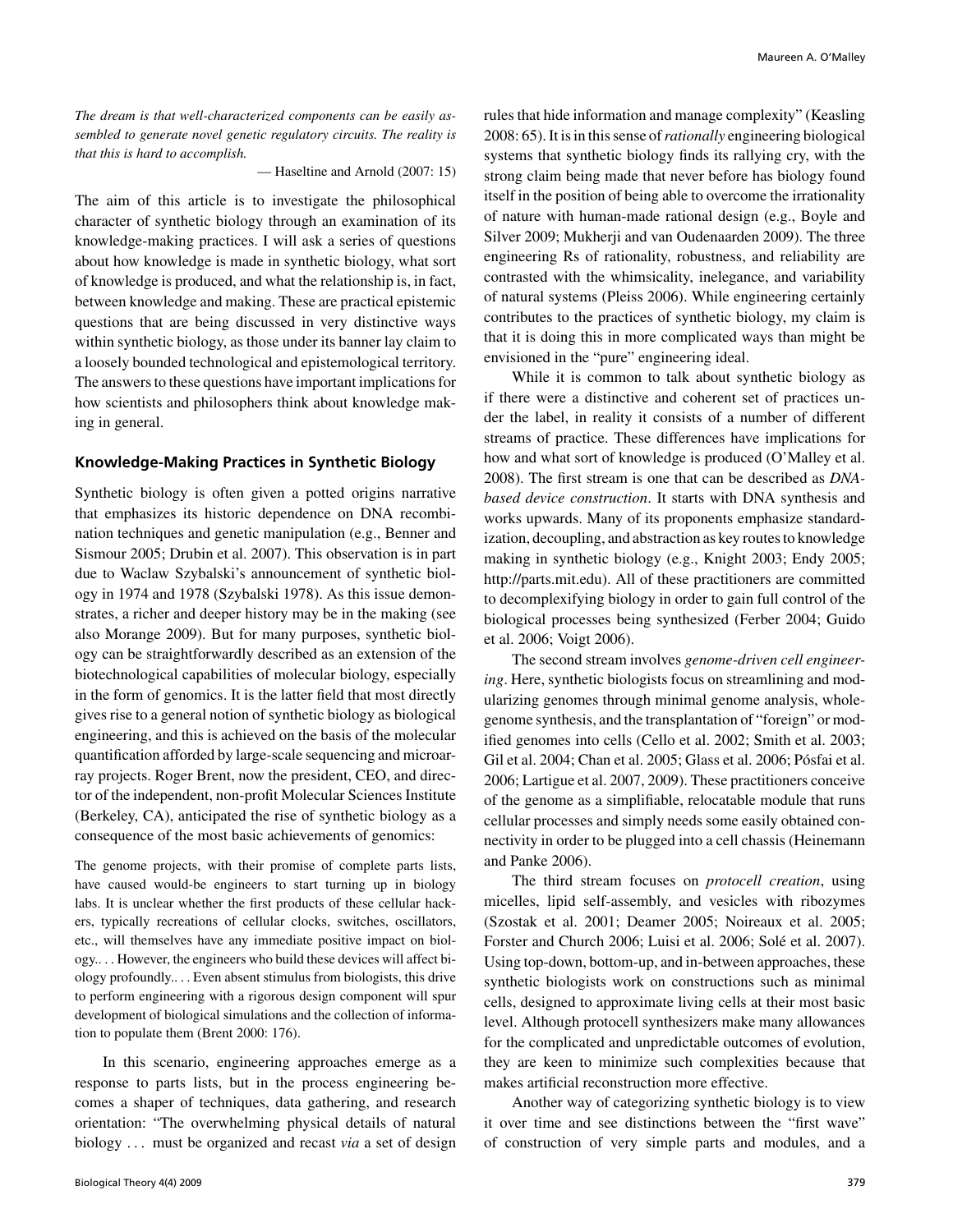second wave—only just begun—of whole system construction (Purnick and Weiss 2009). But just as important for this discussion as the differences in streams of practice are the shared knowledge-making dynamics in synthetic biology. One characteristic that brings the field together is the drive to replace or displace complexity with rationally determined, highly predictable systems. And although there are differences between the various schools of synthetic biology, all the approaches discussed above combine a similar set of steps in order to achieve the goal of constructing designed and decomplexified systems. Although these steps are carried out in different ways, they characterize today's efforts in synthetic biology and construct a certain attitude to biological knowledge production.

# **Analogizing**

Instead of channeling its flow of inquiry from the biological phenomenon of interest to its disassembly and then its modeling and comprehension, synthetic biology sets out from system design to gather and construct relevant components, and thereby create a biological machine that is regarded as the instantiation of knowledge (Ferber 2004). One of the most explicit accounts of why biological practice should work this way can be found in Yuri Lazebnik's classic 2002 discussion, "Can a biologist fix a radio?" In this article, Lazebnik sets out the biologist's view in contrast to the engineer's view, and argues that today's biologists must take the latter perspective in order to understand and do things effectively with biological systems. Traditional biological methodologies of cataloguing parts, finding connections between them, and qualitatively modeling function will not enable systems to be improved and understood, he argues (Lazebnik 2002). This will require the standardized, transferable language of engineers in reference to the total quantification of elements in the system.

Curiously, however, Lazebnik admits that the radio circuitry diagram he uses to exemplify his argument is not of the radio in the study. "The diagram of this radio was lost," he says (2002: Fig. 3, legend), and this explains why the radio is still broken. This is curious because Lazebnik claims that the radio is "an open book" to any engineer. The advantage of the engineering approach is meant to be that it would enable the engineer to fix the radio easily and quickly by detecting damage within the well characterized system through standard electronic tests and tools. Diagnosis should be followed by the repair or replacement of any dysfunctional components with standardized parts. One of the answers to Lazebnik's own question in his paper's title seems to be, "Engineers can only fix a particular radio if they have a plan of it." The fact his Russian radio is apparently unrepairable, despite Lazebnik's familiarity with radio circuitry, may say something about the problems of componentry and variability, and the need for more qualitative expertise in particular systems to be able to diagnose and intervene in the problem machinery.

The difficulties of finding identical replacement parts is not often addressed by the second type of analogizing, which focuses on components and levels of the systems rather than on practice itself. Electronic networks, pathways, circuits, and especially modules are used as conceptual templates for biological components (Andrianantoandro et al. 2006; Canton et al. 2008). Synthetic biology is in the process of shifting from the construction of individual components to the creation of functional modules. Its aim is eventually to construct entire complex systems composed of standardized modules, but at the moment this is still very much a hit-and-miss affair (Voigt 2006; Purnick and Weiss 2009). The context dependence of any designed part means that the uniformity and exact reproducibility of function—even in a redesigned and simplified system—cannot yet be expected (Andrianantoandro et al. 2006; Serrano 2007; Arkin 2008).

One of the best-known approaches to synthetic biology, the DNA-based device stream, conceptualizes biological devices as modular, standardized, interchangeable, stable, and predictable (Endy 2005; Canton et al. 2008; Shetty et al. 2008). Modularity poses many challenges—for this school and all synthetic biology. Part of the problem is the way in which modules are defined in engineering disciplines. As systems biologist Jeremy Gunawardena points out:

In software engineering, modularity means "putting a boundary around some set of things" to set it apart from the rest of the system. Separated modules then communicate through controlled interfaces. This strategy breaks big problems into little problems. But are biological modules the same? Can they be enclosed and made to communicate in restricted ways? Or are biological modules just too permeable? (Gunawardena 2008)

In an innovative paper on experimental synthetic biology in bacterial networks, Mark Isalan and coauthors (2008) conclude that

Our results indicate that partition of a network into small modules . . . could in some cases be misleading, as the behavior of the module is affected to a large extent by the rest of the network in which they are embedded.

Even though the existence of modules is crucial to the success of engineering approaches in biology (Hartwell et al. 1999; Andrianantoandro et al. 2006; Heinemann and Panke 2006), modularity may be a theoretical dictate that biology itself fails to obey (Wolf and Arkin 2003). A number of other disanalogies between engineered and biological systems have been suggested. The first is that evolution is not design, and that there are numerous overly complex products of evolution, many of which rational design processes cannot simply replicate (Arkin 2008). Connections between designated modules are often unknown, and the complexity of evolved systems is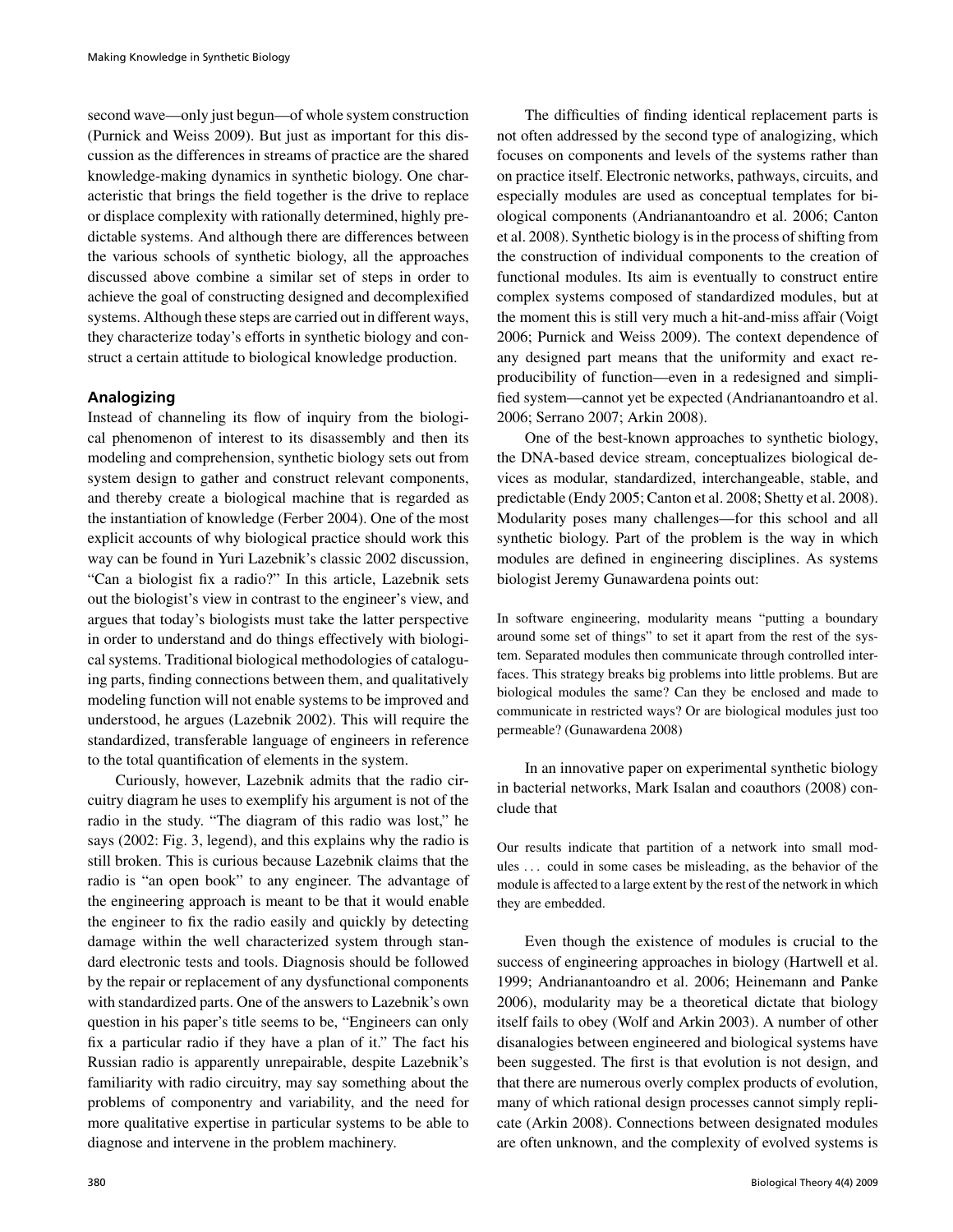not maskable. Abstraction from these systems and modules is therefore limited (Sorger 2005).

Many synthetic biologists hope that modularity issues can be overcome by greater standardization (e.g., Canton et al. 2008; Peccoud et al. 2008). There are also, however, more general objections to the engineering analogy. Lazebnik (2002) rebuts three commonly raised problems. In response to the objection that biology cannot handle simple systems so it will not be better at handling complex systems, he argues that engineers are undeterred by complex systems because they have developed formal languages and computational power. To the second objection, that engineering approaches are not applicable to cells because cells are fundamentally different from the objects studied by engineers, Lazebnik counters with the claim that biologists are superstitious and retain vitalist tendencies. Moreover, he says, radios and other designed systems have deep similarities to living systems. To the third common objection, that biologists know too little about cells to analyze them in the way engineers analyze their systems, Lazebnik says we know enough to put together formal models and find out at least the processes that are missing in our existing explanations.

While the assumptions underpinning these responses are questionable, the more important factor to note for my discussion is that Lazebnik is not advocating synthetic biology per se but the formal and quantitative mathematical modeling that often accompanies it. If anything is generally distinctive of synthetic biology at the rhetorical level, it is its claim to go beyond mere modeling and to treat biological systems as fully constructible objects.

#### **Synthesizing**

Many discussions of synthetic biology contrast it to analysis, which involves the deconstruction or individualization of parts of systems (e.g., Benner and Sismour 2005). Such practices are often linked to "discovery-oriented" approaches. Synthesis, however, is characterized as being about the fabrication or construction of biological systems, in which parts are integrated into designed constructs (Ferber 2004; Marguet et al. 2007). In practice, of course, synthetic biology is as analytic as it is synthetic. To get started on their synthesizing activities, all synthetic biologists deconstruct systems into parts. In the footer of every Web page of the BioBricks site is the slogan "making life better, one part at a time" [\(http://syntheticbiology.org/\)](http://syntheticbiology.org/). And, clearly, synthetic biology in general would not be possible without the knowledge base delivered by so-called analytic approaches. However, synthetic biologists do make a special claim for an epistemology of "constructing" or making as the source of real knowledge and see this as the trump statement of synthesizing (e.g., Drubin et al. 2007; Weber and Fussenegger 2009).

#### **Mechanicizing**

Synthesis is too bland a word, however, to describe the efforts and rhetoric of construction synthetic biology. Another major characteristic of the field is its aim to put things together in a rational way and make them work predictably. This practice of making things work in a controlled manner is also an obvious descriptor of engineering practices. It involves the *art* of combining (re)constructed parts, often using circuit analogies, into predictably functioning devices. Transcriptional regulators are some of the best-known constructions so far produced by synthetic biologists (Becskei and Serrano 2000; Elowitz and Leibler 2000; Gardner et al. 2000), and a range of other devices have been built on the basis of other biological processes (Andrianantoandro et al. 2006; Issacs et al. 2006; Drubin et al. 2007; Purnick and Weiss 2009).

I have described these efforts to make things work as "art" for a number of reasons.<sup>1</sup> The first is that as paradigmatic instantiations of synthetic biology, such constructions are not a matter of copying biology, but of recreating it. Speaking of the famous three-gene repressilator, David Sprinzak and Michael Elowitz (2005: 443) say that such devices are "much simpler ... and fail to operate as reliably [as natural clock circuits] but they provide a proof of principle for a synthetic approach." They did not aim to construct a natural biological system exactly as found in the "wild," but to make something with an approximately similar function and a more streamlined design. These engineers hope to learn more by constructing an oversimplified inaccurate pendulum clock than they can by disassembling a sophisticated Swiss timepiece (Sprinzak and Elowitz 2005: 447). This strategy is then applied to the pressing need to bypass evolutionary complexity.

Combinations of well characterized biological parts to create synthetic wholes not only drives towards applications faster but also finesses past the underdetermination and crosstalking nonmodularity of natural systems. With the advent of facile synthesis and reusable modules, the evolutionary bricolage can be studied or avoided as needed. (Church 2005: 2)

As well as recreating biological systems through simplified design, synthetic biologists have to cope with the heterogeneity of natural biological systems (Elowitz et al. 2002; Blake et al. 2003; Paulsson 2004; Raj and van Oudenaarden 2008). Biological synthesizers must compensate for (and sometimes take advantage of) the fluctuation of processes within cells, and the variability between genetically "identical" cells in "identical" environments. Andrea Loettgers (this issue) discusses the issue of "noise" in biological systems and how this is dealt with and reinterpreted by some synthetic biologists as facilitating the evolution of developmental mechanisms or robustness to environmental perturbation (Eldar et al.  $2007$ ; Cağatay et al.  $2009$ ). It is increasingly well accepted that combining different parts with known functions into a system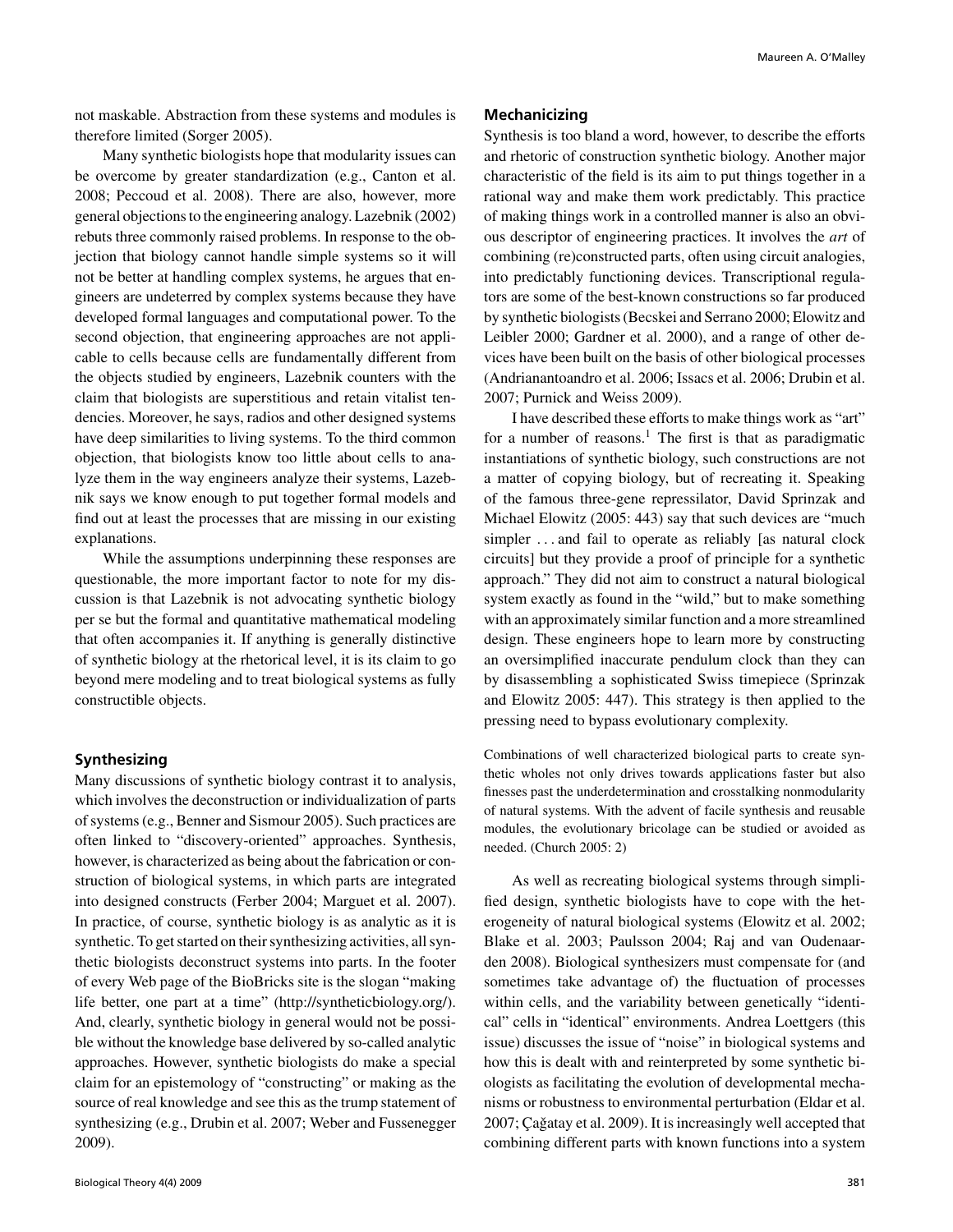will not necessarily lead to predictable, additive functioning of the new system. Entirely new capacities and behaviors may emerge through such combination (Simpson 2004; Purnick and Weiss 2009).

A further complication is that the repositories for standardized parts are well known for the *non*-standard nature of their parts (Peccoud et al. 2008; Katsnelson 2009). In this respect, synthetic biology is not unlike software standardization. "The nicest thing about standards is that there are so many of them to choose from," joked operating system designer Andrew Tanenbaum (1988:  $254$ ).<sup>2</sup> All of this heterogeneity (natural and artefactual) has consequences, however, for the type of engineering that can be done in synthetic biology, and make it more similar to an intuitively creative "art" than the rational "plug and play" of predictable properties to which it is analogized (Koyabashi et al. 2004). The failure of designed systems due to molecular fluctuations and context dependence may greatly enable understanding of noisy phenomena and contextual interactions (Andrianantoandro et al. 2006), but design will have to become biologically flexible, plastic, and complex in order to work.

Combinatorial synthesis and directed evolution are likely, therefore, to be necessary complements to or even replacements of rational design, which—even when it works requires multiple iterations of reconstruction and redesign (Blake and Issacs 2004; Haseltine and Arnold 2007; Michalodimitrakis and Isalan 2008; Koide et al. 2009). In *combinatorial design*, separate components are assembled *in vitro* and then placed in randomized combinations in cells, which are then screened for the desired function (Guet et al. 2002). This can work for simplified circuit behavior but may not be suitable for large networks with multiple functions, because of the extensive screening required (Haseltine and Arnold 2007). *Directed evolution*, a solution aimed against high failure rates in rationally engineered proteins, attempts to improve designed genetic circuits through targeting mutations and recombinations (Francois and Hakim 2004; Yokobayashi et al. 2002). High-throughput screening selects for the desired function from the variety of circuits generated in the first step. However, what is produced by these partly randomized design processes is something that is much more of a bricolage—it is a product of tinkering rather than of pure rational engineering. For this reason, some synthetic biologists continue to insist on the rational design of "proper safeguards *against* evolution," because evolution "interferes" with the design of cells (Hold and Panke 2009: 2; emphasis added).

# **Kludging**

Rational design is clearly taken seriously by advocates of engineering approaches in biology. Such design is usually taken to be the opposite of the kludge—a colloquial term for a workaround solution that is *k*lumsy, *l*ame, *u*gly, *d*umb, but *g*ood *e*nough [\(http://en.wikipedia.org/wiki/Kludge\)](http://en.wikipedia.org/wiki/Kludge).3 Kludging emphasizes the achievement of a particular function rather than the rational pathway to that function. It does not matter how inelegant the process is to get there, or how inefficient the relationships between some of the componentry and circuitry. If the system works, that is the ultimate vindication of construction. Synthetic biology's design processes always, so far, end up as iterative rounds of trial, error, and pragmatic solutions—sometimes referred to as "debugging," "tweaking," "retrofitting," or "parameter tuning"—to make systems behavior fit design specifications (Andrianantoandro et al. 2006; Barrett et al. 2006; Heinemann and Panke 2006; Marguet et al. 2006; Haseltine and Arnold 2007; Serrano 2007; Ellis et al. 2009). Kludging, therefore, may be the best way to understand the constructs so far produced within the field. Rather than exemplifying rational, elegant, and efficient design, many devices work because they are kludges.

[U]nlike other engineering disciplines, synthetic biology has not developed to the point where there are scalable and reliable approaches to finding solutions. Instead, the emerging applications are most often kludges that work, but only as individual special cases. They are solutions selected for being fast and cheap and, as a result, they are only somewhat in control (Arkin and Fletcher 2006: 4).

This is not just the case for the engineering of biological systems, of course. Kludging of various sorts goes on constantly in electronic and software engineering. One such practice is the "debugging" of software to make it work more effectively. Working around the glitches in programs, called "patching," can contribute over half the cost of software development (Henkel and Maurer 2007). Microsoft's "Patch Tuesday,"4 the monthly release of software kludges to repair dysfunctional or vulnerable programs, reached its highest levels ever in 2009 (Keizer 2009; Leffall 2009). Some software engineers use "adaptation" to describe the process of how a kludge fits, augments, and works around the constraints and shortcomings of systems and their operating environments (Koopman and Hoffman 2003). "Proper kludge building," says a tongue-in-cheek computational engineering discussion of it, requires a balance between producing "a completely impossible machine" and coming up with "just an ordinary computer" (Granholm 1962). In this aim of producing something novel and remarkable, excessive "departmentalization" can aid creative kludging, because little crosstalk between departments (or modules, or institutions) raises the likelihood of creative and even redundant design upon design (Granholm 1962). Pushing this suggestion a bit further leads to the idea that engineering, biology, and evolution all *need* kludging in importantly constructive ways.

My argument follows this line of thinking. Kludging should not be interpreted as a failure of synthetic biology, but as a highly creative and effective process. An alternative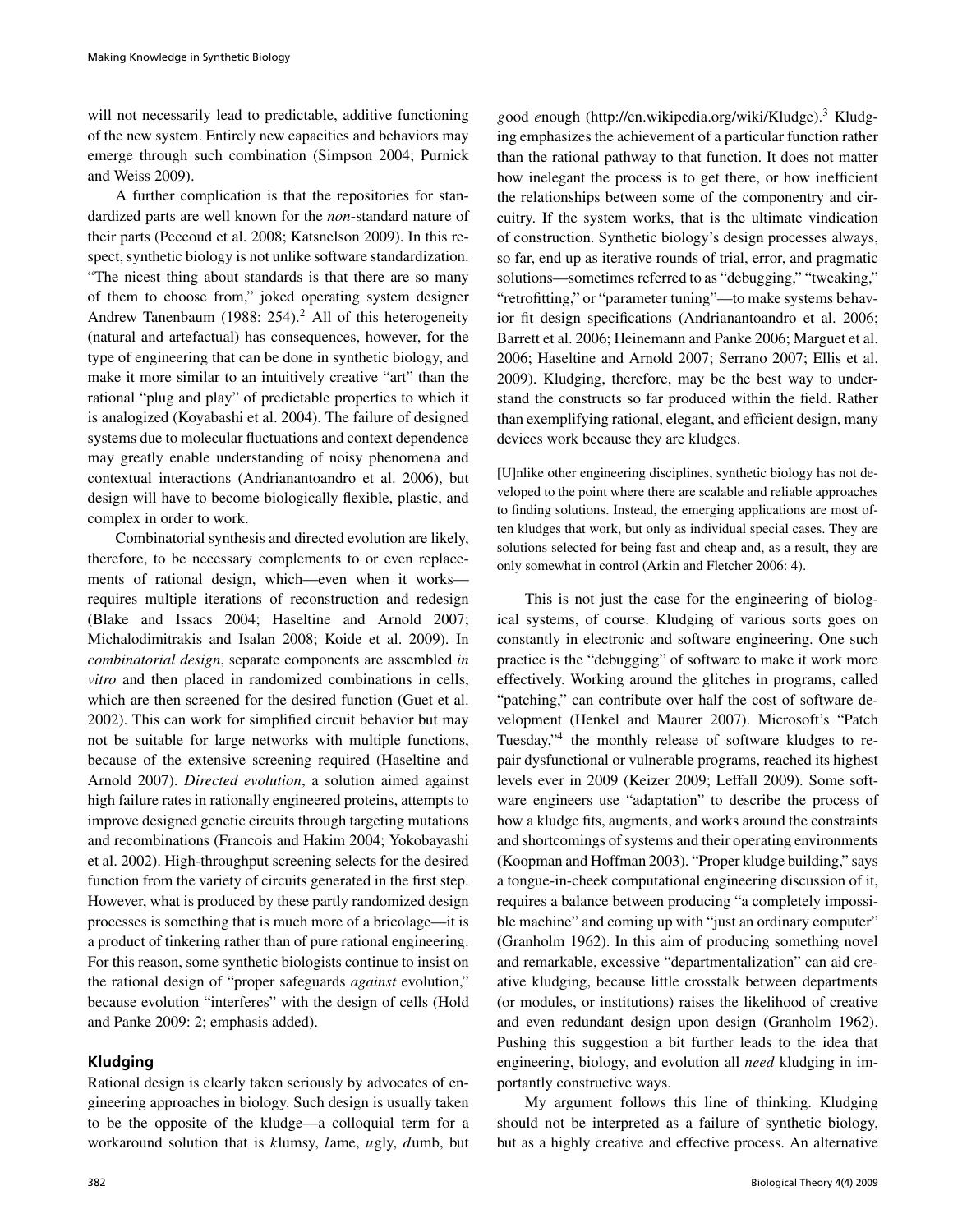"backronym" for kludge or kluge is, in fact, "*k*nowledge and *l*earning *u*sed for *g*ood *e*ffect" (Koopman and Hoffman 2003: 73). Not only does kludging make things work, often in the context of non-standardized parts and insufficient knowledge; it also provides the conceptual connection between biology, engineering, and evolution. Organisms can be conceived of as layers of "clever hacks" that are the product of ad hoc tinkering efforts that persist because they work (Huang and Wikswo 2006). As the philosopher of evolutionary kludging, Stephen Jay Gould, was fond of arguing, evolution constantly produces kludges: the history of evolution is in fact a history of kludging. He believed that kludges, which he termed exaptations and spandrels (using biological examples), increased with the evolved intricacy of the organism (Gould and Vrba 1982; Gould 1997). One of his favorite examples was bird feathers, which he argued were adaptations for thermoregulation, and subsequently exaptations for catching insects and, eventually, flight (Gould and Vrba 1982).

PZ Myers, well known as a biology blogger, also argues from code-writing experience that life should be understood as "a collection of kludges taped together by chance and filtered by selection for functionality" (2008). He offers an insightful discussion of evolutionary kludges in relation to the genetics of body segmentation in arthropods.

If a fly were software, it's software that has been patched and patched, and patches have been put on patches, until almost all vestiges of the original code have been obscured in the tweaks. It's the antithesis of planning and design—it's *ad hoc* co-option and opportunistic incorporation of chance enhancements. It's evolution. . . . The complexity of developmental regulation isn't a product of design at all, and it's the antithesis of what human designers would consider good planning or an elegant algorithm. It is, however, exactly what you'd expect as the result of cobbling together fortuitous accidents, stringing together helpful scraps into an outcome that may not be pretty, but it works. That's all evolution needs from developmental processes: something that works well enough, no matter how awkward or needlessly complex it may seem. (Myers 2008)

In standard nonsynthetic biology, biologists kludge all the time in experimental situations. The general idea of experiment as a designed, efficient, and linear inquiry, conducted by narrowing a research question into a refined hypothesis that obtains a specific answer, is an over-idealized representation of practice (Radder 2003; Creager et al. 2007; de Regt et al. 2009). Certain philosophies of science have treated experimentation and "the" scientific method this way, and many scientists continue to believe this is how science should be practiced. Elegance is highly rated in experimental biology (e.g., Mazia 1953, on Lederberg; Botstein 2004, on Herskowitz; Oransky 2008, on Beadle, Tatum, and Horowitz), but this does not mean that it describes what goes on in practice. A few philosophers have discussed the kludging that goes on in biological and other sciences (Wimsatt 2007; Goodwin 2009; Lenhard and Winsberg forthcoming). If scientific experimentation is understood as kludging, then activities such as "ad hoc" hypothesis modification cannot be rejected solely because they deviate from the linear path to knowledge (e.g., Popper 1963; Bamford 1993). Building up and modifying auxiliary interconnected models is a crucial aspect of scientific activity, and this involves kludge-like logic (Lakatos 1968–69; Forster 2007). Especially when grappling with multiple data sets, fitting them together creatively is likely to produce more powerful results than will testing a single prediction (Gregory 2009).

Max Delbrück's (1979: 76–77) "principle of limited sloppiness" is relevant here. He used it to describe the necessity in scientific practice of not being too rigorous or controlled in experimentation because this could prevent novel insights. Being flexible and responsive to the system of study and its variability could lead to totally unexpected findings, he suggested (Delbrück 1979; see also Root-Bernstein 1989; Jan and Jan 1998; Grinnell 2009 for additional cases). Experimental kludging and model "fudging" do not make biologists inferior to engineers, however, because as I have already argued, many sorts of engineers kludge to make things work. The proclivity for kludging may be deeply rooted because of how the mind itself evolved as a kludge (Linden 2007; Marcus 2008), and many socio-mental activities, such as systems of morality, can be usefully described as kludges (see, e.g., Stich 2006).

When thought about in these broader ways, it becomes obvious that kludging can be understood as an inescapable aspect of a pragmatic approach to knowledge and construction. The intriguing fact remains, however, that synthetic biology is in many respects antikludge: it wants nature and engineering to be elegant and efficient (e.g., Endy 2006, in Economist 2006). This has to be understood within the broader context of scientific practice in which synthetic biology is located.

### **Knowledge-Making Relationships**

Looking at synthetic biology more widely, against the background of general biological practice, brings in the theme of disciplinary relationships, and the relationships between knowledge and making. Both of these broader views of synthetic biology are important to understand how it works and whether it is doing anything new or distinctive.

#### **Disciplinary Relationships**

The abstract for the meeting on which this thematic issue is based suggested that "synthetic biology has emerged as a new discipline." The situation is not quite so straightforward, however, and as shown above there is a considerable variety of descriptions of what synthetic biology is. For some practitioners it is an *approach*—a way in which to gain a perspective on living systems and to be able to intervene in them more effectively (e.g., Drubin et al. 2007). For others, synthetic biology is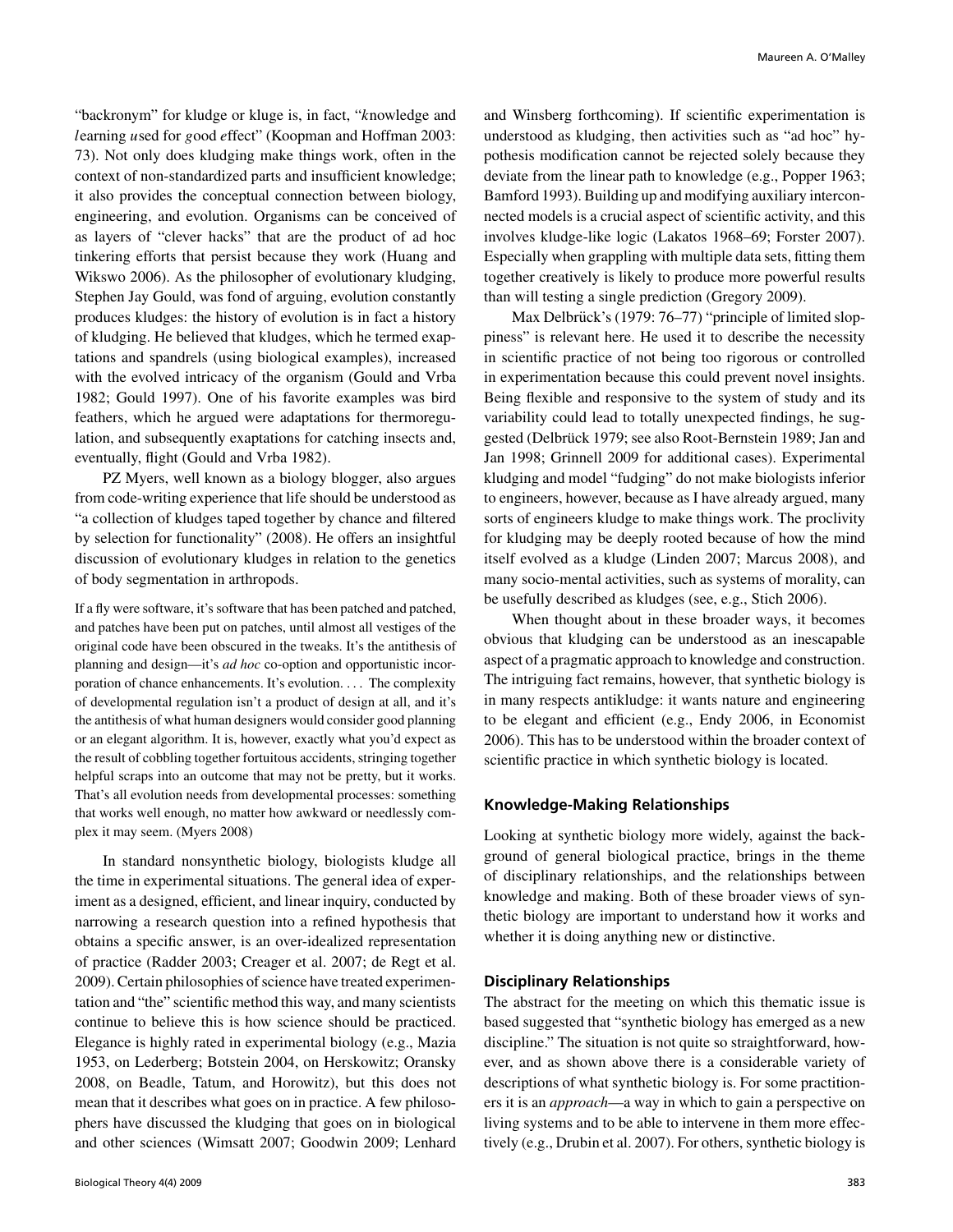a *toolbox* that can be put to work in any relevant biological research program (Michalodimitrakis and Isalan 2008; Deamer 2009). For those with strong ideas about making biology into a type of engineering, synthetic biology is a *field*, *discipline*, or a *disciplinary nexus* (Arkin 2008; de Lorenzo and Danchin 2008). For many observers and participants, the salient feature of synthetic biology is its application power, in that it will enable the discovery and production of new drugs, forms of energy, and waste disposal (Church 2005; Serrano 2007; Weber and Fussenegger 2009).

Although it seems clear that new understandings of "discipline" are emerging with all the new fast-growing areas of postgenomic biological investment (Powell et al. 2007), it is also obvious that in order to be able to understand synthetic biology we need to conceive of it in relation to its cousin, *systems biology*. Systems biology is often touted as the necessary successor to genomics. Genomics is conceived of as being largely about sequencing, whereas systems biology is thought of as making sense of all the data in functional and integrated ways (Auffray et al. 2003; O'Malley and Dupré 2005; Deamer 2009). For many commentators, systems and synthetic biology are two sides of the same coin, embodying "fundamentally different but complementary outlooks" (Breithaupt 2006; Koide et al. 2009: 297; Minty et al. 2009). A number of distinctions are made to clarify this relationship; a key one is that systems biology is more concerned with formal abstractions whereas synthetic biology focuses on instantiated mechanisms (NEST 2005; Sorger 2005; Barrett et al. 2006). Another distinction on offer is that systems biology is knowledge driven and synthetic biology is application driven or pulled (Church 2005). In this formulation, genomics (conceived as data) enables systems biology (primarily producing models), which enables synthetic biology (focused on practical achievements).

Some of the most publicized achievements and applications of synthetic biology involve metabolic engineering. The biosynthesis of artemisinin, an effective antimalarial that is produced in sweet wormwood plants (*Artemesia annua*), is a case in point. Because plant extract production is costly, an alternative means of production was sought through engineering an artemesinin pathway into yeast and *Escherichia coli*, resulting in the production of precursor compounds (artemesinic acid and amorphadiene) that could then be synthesized with normal chemical techniques into artemesinin (Martin et al. 2003; Ro et al. 2006; Keasling 2008). The commercial production of proteins in cells has for some decades been a source of therapeutic enzymes (e.g., insulin), and now metabolic engineering has a list of other success stories in pharmaceutical and agricultural applications (Chatterjee and Yuan 2006; Marguet et al. 2006; Drubin et al. 2007). Metabolic engineering may deploy protein engineering and synthetic biology as tools through which to enhance metabolic performance (Tyo et al. 2007).

Many metabolic engineers describe their efforts as rational because they involve the knowledgeable and purposeful alterations of an organism's genome and biochemical pathways in order to achieve a specified metabolic output (e.g., Nielsen 2001; Khosla and Keasling 2003; Vermuri and Aristidou 2005; Tyo et al. 2007). Yet for some commentators, metabolic engineering is insufficiently rational and the sort of practice that synthetic biology has transcended.

Metabolic engineering typically involves the exploitation of the whole cell. It also has to cope with a very high complexity that is typically not amenable to rational analysis. In other words, it has often relied on 'tinkering' rather than rational 'design-based' engineering, frequently leading to only minor re-engineering of cellular properties (NEST 2005: 28).

In the case of artemesinin, the metabolic engineering that was carried out required the addition of a number of genes of different origin in order to produce the relevant enzymes and the desired reactions (Prather and Martin 2008). In an enhanced version of the engineered host cell, the introduction of extra protein scaffolds was able to control metabolic flux and reduce overproduction stress and toxicity build-up (Dueber et al. 2009). And, even though the production of the desired precursors has been achieved, all the reaction steps have still to be understood (Muntendam et al. 2009). The main reason for all the acclaim of this exemplar is that it *did* work, despite the cobbling together and imperfect knowledge. It is difficult, therefore, to see metabolic engineering as an inferior type of engineering—especially if strictly rational engineering would have been unable to produce the desired result.

What we see in the rise of synthetic biology is the development of genetic and metabolic engineering in the context of the integrating approach of systems biology (Purnick and Weiss 2009). This ramping up of engineering efforts through systems knowledge includes many more general and older practices than the "newness" of synthetic biology indicates. There is no denying, however, that for many practitioners it is valuable to distinguish the activities of synthetic biology from this broader context of practice and knowledge. Making such distinctions enables disciplinary formation, channels attention (positive and negative), and, above all, funding (always positive) to particular characterizations of the bodies of practice associated with synthetic biology.

But another, more epistemic, distinction can be made by thinking about metabolic and other biological engineering strategies in relation to synthetic biology.

metabolic engineering generally requires more than simply throwing enzymes together in a cell. Achieving a synthetic goal (here, a strain that produces a particular product) requires the management of complex metabolic and regulatory processes. In pursuit of this goal, one cannot help but learn about metabolism and its emergent behaviors, including the regulation of metabolism and the extent to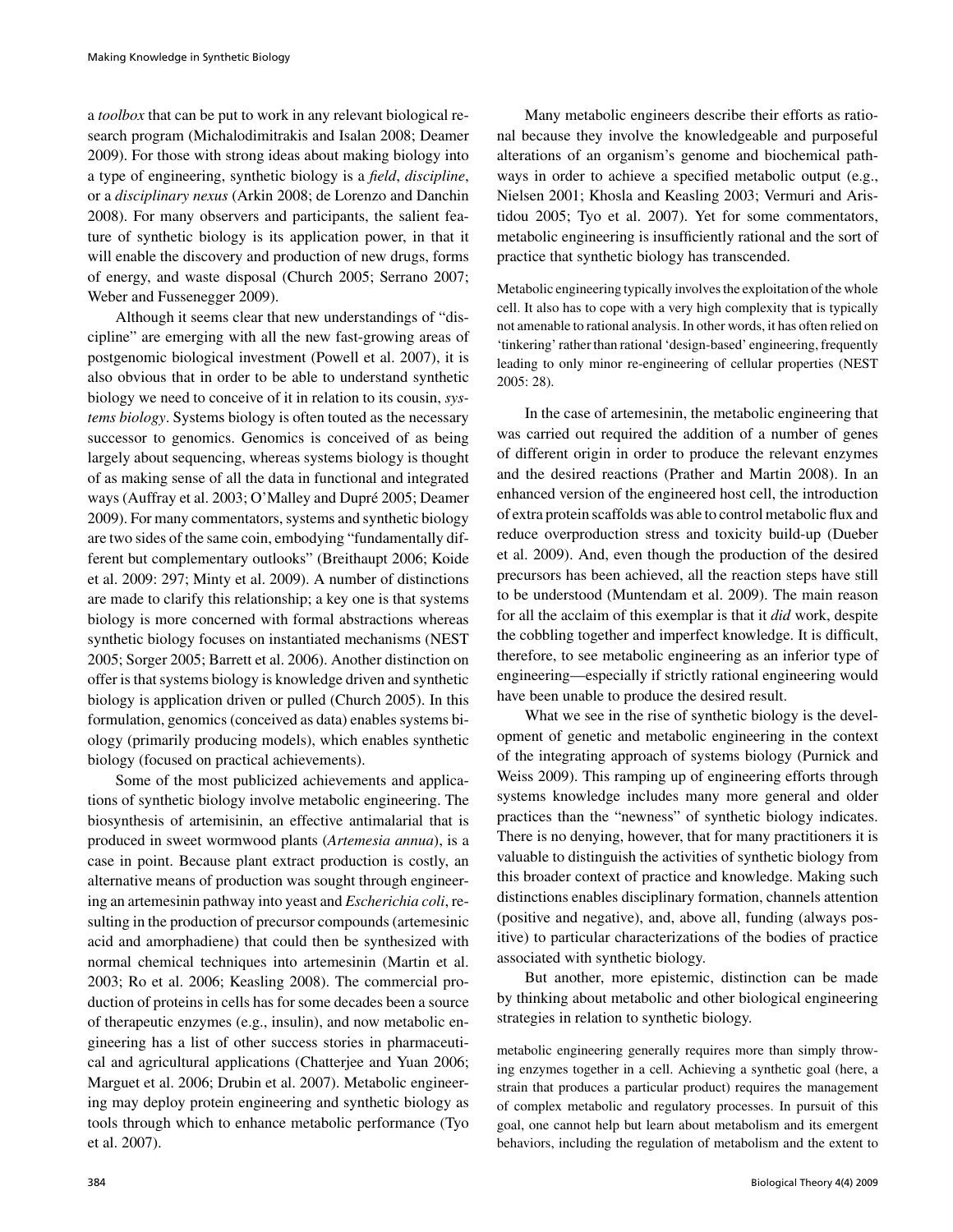which enzymes drawn from various sources can be combined independently. So, synthesis drives discovery and learning. (Benner and Sismour, 2005: 538)

Here, the links that are being drawn between construction and knowledge are the hallmark of synthetic biology's distinctiveness: its focus on *making* as true knowledge, usually uttered with the intention of distinguishing constructive synthesizing practices from more general processes of data gathering and the generation of model-based understanding.

Nhat I cannot create. Why court x sait S do not understand To what<br>River how to solve lovery K<br>problem that has been robed nastr  $H_0$ 00  $100110$ Linear Chas  $9 - (r + 2)$  alr. 2)  $L = 2|V \cdot \alpha|_{|U| \cdot \alpha}$ 

**Figure 1.**

Richard Feynman's "last blackboard," written at Caltech shortly before his death in 1988. The relevant quote is in the top left-hand corner. Courtesy of the Archives, California Institute of Technology.

#### **Making is True Understanding**

Synthetic biologists frequently cite the Nobel Prize winning theoretical physicist Richard Feynman for his statement that "What I cannot create, I do not understand" (Feynman 1988; Fig. 1; see also Drubin et al. 2007: 252; Marguet et al. 2007: 608).

This adage echoes (and is perhaps an unacknowledged use of) a claim made by the Italian philosopher Giambattista Vico (1668–1744), that "truth and making are reciprocal" (1710, in Miner 1998:  $63$ ).<sup>5</sup> Only the Maker, in this case a divine one, can have true knowledge of phenomena from the inside; humans can gain knowledge only from the outside, first by dissecting, then by constructing (Miner 1998; Costelloe 2008).

There are many oddities about how this statement is used, even when its theological implications are set aside. Astrophysicists have considerable understanding of the physical characteristics of far away galaxies despite their inability to construct them materially. Biologists appear to understand a great deal about biological systems even when they "merely" observe and experiment rather than construct them *de novo*. And synthetic biology does not yet have the ability to create enduring reproducing life from scratch, and may never develop such capabilities. Does this diminish its achievements and mean that useful biological understanding has not been and will not be produced? Perhaps this limitation means that synthetic biologists are thinking of partial rather than comprehensive understanding. But if we think of a factory producing electronic products and see assembly-line workers putting together componentry, neither synthetic biologists nor anyone else would think of the workers as having a thorough understanding of the electronics of the parts they construct. Even if a factory worker produces a whole system, it is unlikely that all the knowledge that went into the design and invention of the item somehow becomes available to the assembler through assembling (some of which will be done mechanically or even robotically). This sort of assembly is, in fact, a standardization potential celebrated in synthetic biology, where it is argued that engineers at different levels of the synthesized system will need only to know the inputs and outputs of the device, not how it works (Alon 2007; Endy 2008; Canton et al. 2008; Yildirim and Vidal 2008). But for most scientists and philosophers, knowledge and construction appear to have much more complex, iterative, and inclusive relationships, such that giving an epistemically privileged role to "making" cannot be warranted.

Moreover, the Feynman statement needs to be understood within the context of his own, complex attitude to science and engineering. Feynman did not by and large construct the systems he sought to understand. But he did advocate a "Babylonian" approach to physics in which the emphasis was on making mathematical systems work, rather than on their rigor and deductive beauty (Feynman 1965). Babylonian logic works along these lines:

I happen to know this, and I happen to know that, and maybe I know that; and I work out everything from there. . . . The [mathematics of physics] is like a bridge with lots of members, and it is overconnected; if pieces have dropped out you can reconnect it another way (1965: 47; order of sentences reversed).

This pragmatic bent allows mathematical kludging at the expense of formal elegance, and illustrates the potential for the design process to be quantified and mathematical without starting from fundamental axioms and being rational from beginning to end.

Feynman also suggested, however, that the production of kludges in engineered systems did *not* mean causal knowledge had been produced: "Naturally, one can never be sure that all the bugs are out, and, for some, the fix may not have addressed the true cause" (1986: Appendix F). Feynman wrote this in his appendix to the report on the Challenger disaster in 1986, in which he criticized top-down design. After playing a pivotal role in the investigation into the disaster (Feynman and Leighton 1988; Vaughan 1996), Feynman wrote his own appendix to the official report (1986). In it, he argued very much against the spirit of the "knowledge = making" statement in relation to top-down engineering. He did seem to hold out hope of detailed causal knowledge arising from bottom-up engineering. His criticism of top-down engineering and his distinction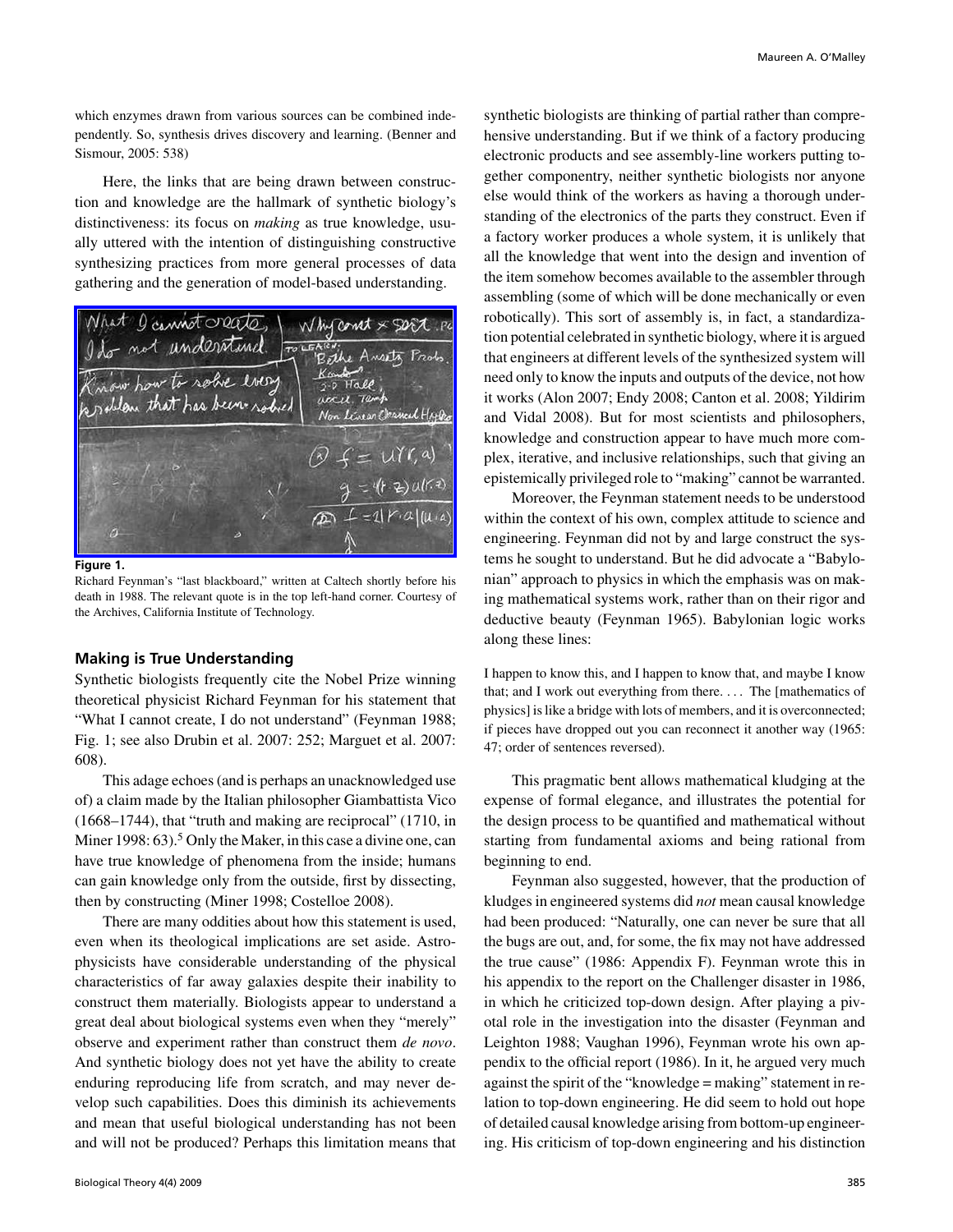between causal knowledge and practical construction provide limited support for the "knowledge = making" claims being made by synthetic biologists and attributed to Feynman. From mathematical and engineering perspectives, Feynman seemed to be suggesting that knowledge production is only sometimes driven or assisted by the construction of objects, and that design should be attuned to phenomena and practical necessity, not the elegance of the relationships between principles.

### **Knowledge Making Conclusions**

Synthetic biology is an interesting exemplification of the tension between rational ordering and untidy making do. The rhetoric of pure engineering appears to function as a strategy of discipline formation, which needs to be contrasted against the technical achievements (quite remarkable) and failings (less advertised) of synthetic biology so far. This question of whether kludging can be overcome or whether it lies inseparably at the heart of both life and biological practice is perhaps the general research question that synthetic biology is addressing (even if the "field" does not see it that way). The issue of whether synthetic biology can continue to work within these tensions or whether it needs to resolve them may not need to be addressed while the tension is as productive as it currently is. A corollary, of whether synthetic biology needs a special epistemological and disciplinary status in order to deliver its promises, is probably more pressing. Disciplinary status brings about social achievements, such as financial and institutional investment, without which even the best approaches never become practical realities. This question will repay philosophical and historical scrutiny as we seek to understand the nature and implications of disciplinary formation in the postgenomic era of biology.

Synthetic biology has resurrected some old philosophical debates about the nature of life, and given them a rather different set of answers. These have more to do with the ability of scientists to intervene in biological systems than the nature of the phenomena themselves. Through its very practical approach, synthetic biology is offering highly informative lines of insight into the philosophical understanding of scientific practice. The notion of kludging, tied to iterativity and exploration (O'Malley, in review), may more aptly describe scientific endeavors than do standard notions of rigorous hypothesis testing and methodological principles. Philosophy will certainly have to focus on the actual practices of synthetic biology if it wants to work out what is being achieved and how. In that process, a great deal about scientific knowledge and its making may be learned.

#### **Acknowledgments**

Many thanks for suggestions and comments to Sabina Leonelli, John Dupré, and the audience at the ENS workshop, Historical and Philosophical Foundations of Synthetic Biology (April 16–17, 2009, Paris). The research for this project was funded by the ESRC through Egenis, the Centre for Genomics in Society at the University of Exeter, UK.

#### **Notes**

1. For an interesting discussion of synthetic chemistry as an art, see Nicolaou et al. (2000).

2. This quote is also attributed to Ken Olsen, founder of Digital Equipment Corp (e.g., Arkin 2008: 774), who is more famous for having predicted in 1977 that homes would not need computers (for details, see [http://www.snopes.com/quotes/kenolsen.asp\)](http://www.snopes.com/quotes/kenolsen.asp).

3. There are several competing accounts of the origin and meaning of kluge (commonly used in North America) or kludge (more common in the UK), and the Wikipedia entry brings together most of these accounts with original references.

4. Patch Tuesday is often followed by "Exploit Wednesday," when hackers anticipate and subvert the patch releases to expose Microsoft even further (Leffall 2007).

5. Vico's statement is often interpreted to mean *verum ipsum factum*—"the true is the made" (e.g., Costelloe 2008: 7). I am indebted to Werner Callebaut for making this very interesting connection between Feynman and Vico.

## **References**

Alon U (2007) Simplicity in biology. Nature 446: 497.

- Andrianantoandro E, Basu S, Karig DK, Weiss R (2006) Synthetic biology: New engineering rules for an emerging discipline. Molecular Systems Biology 2: 2006.0028. Doi: 10.1038/ msb4100073
- Arkin A (2008) Setting the standard in synthetic biology. Nature Biotechnology 26: 771–774.
- Arkin AP, Fletcher DA (2006) Fast, cheap and somewhat in control. Genome Biology 7: 114. Doi: 10.1186/gb-2006-7-8-114
- Auffray C, Imbeaud S, Roux-Rouquié M, Hood L (2003) From functional genomics to systems biology: Concepts and practices. Comptes Rendus Biologies 326: 879–892.
- Bamford G (1993) Popper's explications of ad hocness: Circularity, empirical content, and scientific practice. British Journal for the Philosophy of Science 44: 335–355.
- Barrett CL, Kim TY, Kim HU, Palsson BØ, Lee SY (2006) Systems biology as a foundation for genome-scale synthetic biology. Current Opinion in Biotechnology 17: 1–5.
- Becskei A, Serrano L (2000) Engineering stability in gene networks by autoregulation. Nature 405: 590–593.
- Benner SA, Sismour AM (2005) Synthetic biology. Nature Reviews Genetics 6: 533–543.
- Blake WJ, Issacs FJ (2004) Synthetic biology evolves. Trends in Biotechnology 22: 321–324.
- Blake WJ, Kaern M, Cantor CR, Collins JJ (2003) Noise in eukaryotic gene expression. Nature 422: 633–637.
- Botstein D (2004) Ira Herskowitz: 1946–2003. Genetics 166: 653–660.
- Boyle PM, Silver PA (2009) Harnessing nature's toolbox: Regulatory elements for synthetic biology. Journal of the Royal Society Interface 6 (Suppl. 4): S535–S546.
- Breithaupt H (2006) The engineer's approach to biology. EMBO Reports 7: 21–24.
- Brent R (2000) Genomic biology. Cell 100: 169–183.
- Çağatay T, Turcotte M, Elowitz MB, Garcia-Ojalvo J, Süel GM (2009) Architecture-dependent noise discriminates functionally analogous differentiation circuits. Cell 139: 512–522.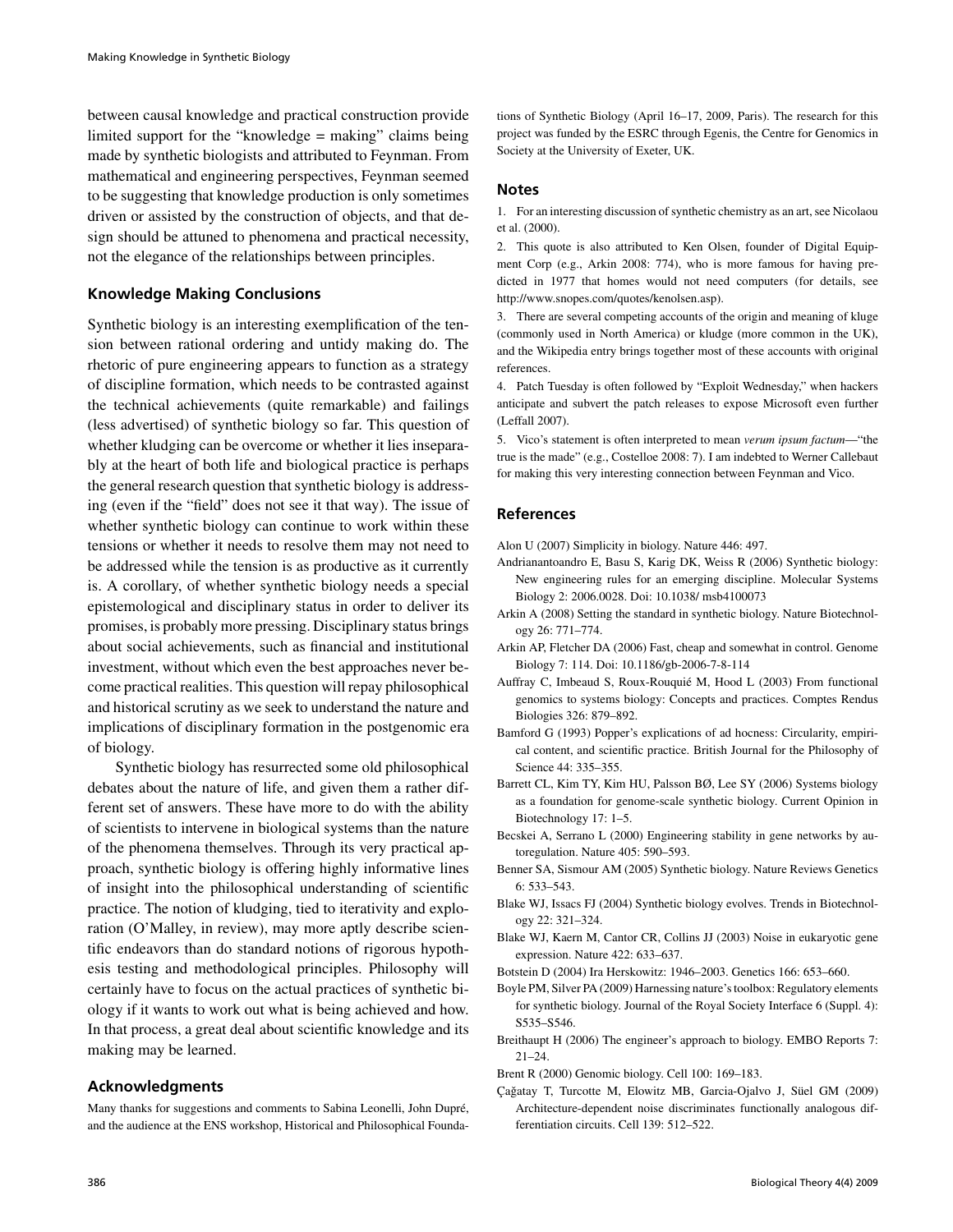- Canton B, Labno A, Endy D (2008) Refinement and standardization of synthetic biological parts and devices. Nature Biotechnology 26: 787–793.
- Cello J, Paul AV, Wimmer E (2002). Chemical synthesis of poliovirus cDNA: Generation of infectious virus in the absence of natural template. Science 297: 1016–1018.
- Chan LY, Kosuri S, Endy D (2005) Refactoring bacteriophage T7. Molecular Systems Biology 1:2005.0018. Doi: 10.1038/msb4100025
- Chatterjee R, Yuan L (2006) Directed evolution of metabolic pathways. Trends in Biotechnology 24: 28–38.
- Church GM (2005) From systems to synthetic biology. Molecular Systems Biology 1: 2005. 0032 Doi:10.1038/msb4100007
- Costelloe T (2008) Giambattista Vico. Stanford Encyclopedia of Philosophy. <http://plato.stanford.edu/entries/vico/>
- Creager ANH, Lunbeck E, Wise MN, eds (2007) Science Without Laws: Model Systems, Cases, Exemplary Narratives. Durham, NC: Duke University Press.
- de Lorenzo V, Danchin A (2008) Synthetic biology: Discovering new worlds and new words. EMBO Reports 9: 822–827.
- de Regt HW, Leonelli S, Eigner K, eds (2009) Scientific Understanding: Philosophical Perspectives. Pittsburgh: University of Pittsburgh Press.
- Deamer D (2005) A giant step towards artificial life? Trends in Biotechnology 23: 336–338.
- Deamer D (2009) On the origin of systems: Systems biology, synthetic biology and the origin of life. EMBO Reports 10 (special issue): S1–S4.
- Delbrück M (1979) Interview with Max Delbrück. Oral history project, California Institute of Technology Archives, CA. [http://oralhistories](http://oralhistories.library.caltech.edu/16/) [.library.caltech.edu/16/](http://oralhistories.library.caltech.edu/16/)
- Drubin DA, Way JC, Silver PA (2007) Designing biological systems. Genes and Development 21: 242–254.
- Dueber JE, Wu GC, Malmirchegini GR, Moon TS, Petzold CJ, Ullal AV, Prather KLJ, Keasling JD (2009) Synthetic protein scaffolds provide modular control over flux through an engineered metabolic pathway. Nature Biotechnology 27: 753–759.
- Eldar A, Chary VK, Xenopoulos P, Fonts ME, Losón OC, Dworkin J, Piggot PJ, Elowitz MB (2009) Partial penetrance facilitates developmental evolution in bacteria. Nature 460: 510–514.
- Ellis T, Wang X, Collins JJ (2009) Diversity-based, model-guided construction of synthetic networks with predicted functions. Nature Biotechnology 27: 465–471.
- Elowitz MB, Leibler S (2000) A synthetic oscillatory network of transcriptional regulators. Nature 403: 335–338.
- Elowitz MB, Levine AJ, Siggia ED, Swain PS (2002) Stochastic gene expression in a single cell. Science 297: 1183–1186.
- Endy D (2005) Foundations for engineering biology. Nature 438: 449–453.
- Endy D (2006) Synthetic biology Life 2.0. The Economist [http://www](http://www.economist.com/science/displaystory.cfm?story_id=7854314) [.economist.com/science/displaystory.cfm?story](http://www.economist.com/science/displaystory.cfm?story_id=7854314) id = 7854314
- Endy D (2008) Synthetic biology: Can we make biology easy to engineer? Industrial Biotechnology 4: 340–351.
- Ferber D (2004) Microbes made to order. Science 303: 158–161.
- Feynman RP (1965) The Character of Physical Law. London: BBC.
- Feynman RP (1986) Personal observations on the reliability of the shuttle. In: Report of the Presidential Commission on the Space Shuttle Challenger Accident. Vol 2, Appendix F[. http://history.nasa.gov/rogersrep/v2appf.htm](http://history.nasa.gov/rogersrep/v2appf.htm)
- Feynman RP (1988) Last blackboard. Photo ID 1.10–29. [http://www.archives](http://www.archives.caltech.edu) [.caltech.edu](http://www.archives.caltech.edu)
- Feynman RP as told to Leighton R (1988) What Do You Care What Other People Think? Further Adventures of a Curious Character. New York: Norton.
- Forster AC, Church GM (2006) Towards synthesis of a minimal cell. Molecular Systems Biology 2: 45. Doi:10.1038/msb4100090
- Forster MR (2007) A philosopher's guide to empirical success. Philosophy of Science 74: 588–600.
- Francois P, Hakim V (2004) Design of genetic networks with specified functions by evolution in silico. Proceedings of the National Academy of Science of the USA 101: 580–585.
- Gardner TS, Cantor CR, Collins JJ (2000) Construction of a genetic toggle switch in *Escherichia coli*. Nature 403: 339–342.
- Gil R, Silva FJ, Peretó J, Moya A (2004) Determination of the core of a minimal bacterial gene set. Microbiology and Molecular Biology Reviews 68: 518–537.
- Glass JI, Assad-Garcia N, Alperovich N, Yooseph S, Lewis MR, Maruf M, Hutchinson CA3, Smith HO, Venter JC (2006) Essential genes of a minimal bacterium. Proceedings of the National Academy of Sciences USA 103: 425–430.
- Goodwin W (2009) Global climate modeling as applied science. Paper presented at Models and Simulations 3, Charlottesville, Virginia: March 5–7, 2009.<http://philsci-archive.pitt.edu/archive/00004517/>
- Gould SJ (1997) The exaptive excellence of spandrels as a term and prototype. Proceedings of the National Academy of Sciences USA 94: 10750–10755.
- Gould SJ, Vrba ES (1982) Exaptation: A missing term in the science of form. Paleobiology 8: 4–15.
- Granholm JW (1962) How to design a kludge. Datamation (Feb). [http://neil](http://neil.franklin.ch/Jokes_and_Fun/Kludge.html) [.franklin.ch/Jokes](http://neil.franklin.ch/Jokes_and_Fun/Kludge.html) and Fun/Kludge.html
- Gregory TR (2009) Flaws of the fudge factor. [http://network.nature.com/](http://network.nature.com/people/trgregory/blog/2009/03/21/flaws-of-the-fudge-factor) [people/trgregory/blog/2009/03/21/flaws-of-the-fudge-factor](http://network.nature.com/people/trgregory/blog/2009/03/21/flaws-of-the-fudge-factor)
- Grinnell F (2009) Discovery in the lab: Plato's paradox and Delbrück's principle of limited sloppiness. FASEB Journal 23: 7–9.
- Guet CC, Elowitz MB, Hsing W, Leibler S (2002) Combinatorial synthesis of genetic networks. Science 296: 1466–1470.
- Guido NJ, Wang X, Adalsteinsson D, McMillen D, Hasty J, Cantor CR, Elston TC, Collins JJ (2006) A bottom-up approach to gene regulation. Nature 439: 856–860.
- Gunawardena J (2008) Programming with models. Paper presented at Modelling Complex Biological Systems in the Context of Genomics, Lille Spring School, Villeneuve d'Ascq, France: April 7–11, 2008. [http://](http://epigenomique.free.fr/LILLE{_}08/en/index.php) [epigenomique.free.fr/LILLE](http://epigenomique.free.fr/LILLE{_}08/en/index.php) 08/en/index.php
- Hartwell LH, Hopfield JJ, Leibler S, Murray AW (1999) From molecular to modular biology. Nature 402 (Suppl.): C47–C52.
- Haseltine EL, Arnold FH (2007) Synthetic gene circuits: Design with directed evolution. Annual Review of Biophysical and Biomolecular Structure 36: 1–19.
- Heinemann M, Panke S. 2006. Synthetic biology: Putting engineering into biology. Bioinformatics 22: 2790–2799.
- Henkel J, Maurer SM (2007) The economics of synthetic biology. Molecular Systems Biology 3: 117. Doi:10.1038/msb4100161
- Hold C, Panke S (2009) Towards the engineering of *in vitro* systems. Journal of the Royal Society Interface 6 (Suppl. 4): S507–S521.
- Huang S, Wikswo J (2006) Dimensions of systems biology. Reviews of Physiology, Biochemistry and Pharmacology 157: 81–104.
- Isalan M, Lemerle C, Michalodimitrakis K, Horn C, Beltrao P, Raineri E, Garriga-Canut M, Serrano L (2008) Evolvability and hierarchy in rewired bacterial networks. Nature 452: 840–845.
- Issacs FJ, Dwyer DJ, Collins JJ (2006) RNA synthetic biology. Nature Biotechnology 24: 545–554.
- Jan YN, Jan LY (1998) Serendipity, the principle of limited sloppiness, and neural development. International Journal of Developmental Biology 42: 531–533.
- Katsnelson A (2009) Brick by brick. The Scientist 23(2): 42–47.
- Keasling JD (2008) Synthetic biology for synthetic chemistry. ACS Chemical Biology 3: 64–76.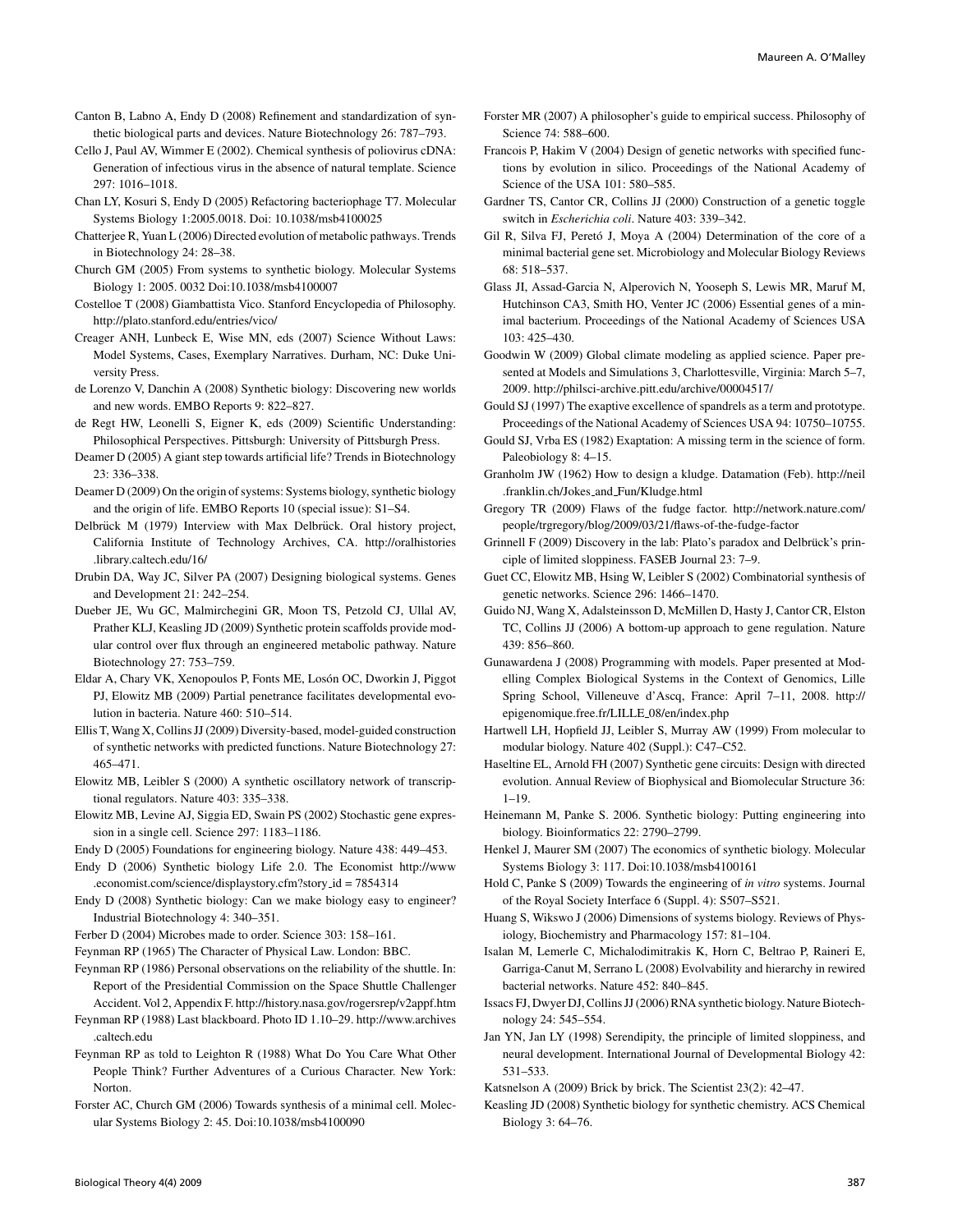- Keizer G (2009) Microsoft plans monster Patch Tuesday next week. [http://](http://www.computerworld.com/s/article/9139155/Microsoft_plans_monster_Patch_Tuesday_next_week) [www.computerworld.com/s/article/9139155/Microsoft](http://www.computerworld.com/s/article/9139155/Microsoft_plans_monster_Patch_Tuesday_next_week) plans monster Patch [Tuesday](http://www.computerworld.com/s/article/9139155/Microsoft_plans_monster_Patch_Tuesday_next_week) next week
- Khosla C, Keasling JD (2003) Metabolic engineering for drug discovery and development. Nature Reviews Drug Discovery 2: 1019–1026.
- Knight T (2003) Idempotent vector design for standard assembly of biobricks. MIT Synthetic Biology Working Group. [http://dspace.mit](http://dspace.mit.edu/handle/1721.1/21168) [.edu/handle/1721.1/21168](http://dspace.mit.edu/handle/1721.1/21168)
- Koide T, Pang WL, Baliga NS (2009) The role of predictive modelling in rationally re-engineering biological systems. Nature Reviews Microbiology 7: 297–305.
- Koopman P, Hoffman RR (2003) Work-arounds, make-work and kludges. IEEE Intelligent Systems (Nov/Dec): 70–75.
- Koyabashi H, Kærn M, Araki M, Chung K, Gardner TS, Cantro CR, Collins JJ (2004) Programmable cells: Interfacing natural and engineered gene networks. Proceedings of the National Academy of Sciences USA 101: 8414–8419.
- Lakatos I (1968–9) Criticism and the methodology of scientific research programmes. Proceedings of the Aristotelian Society 69: 149–186.
- Lartigue C, Glass JI, Alperovich N, Pieper R, Parmar PP, Hutchinson II CA, Smith HO, Venter JC (2007) Genome transplantation in bacteria: Changing one species to another. Science 317: 632–638.
- Lartigue C, Vashee S, Algire MA, Chuang R-Y, Benders GA, Ma L, Noskov VN, Denisova EA, Gibson DG, Assad-Garcia N, et al. (2009) Creating bacterial strains from genomes that have been cloned and engineered in yeast. Science 325: 1693–1696.
- Lazebnik Y (2002) Can a biologist fix a radio? Or what I learned while studying apoptosis. Cancer Cell 2: 179–182.
- Leffall J (2007) Are patches leading to exploits? [http://redmondmag.com/](http://redmondmag.com/articles/2007/10/12/are-patches-leading-to-exploits.aspx) [articles/2007/10/12/are-patches-leading-to-exploits.aspx](http://redmondmag.com/articles/2007/10/12/are-patches-leading-to-exploits.aspx)
- Leffall J (2009) What Patch Tuesday's patchy record means. [http://mcpmag](http://mcpmag.com/articles/2009/10/19/patch-tuesday-patchy-record.aspx) [.com/articles/2009/10/19/patch-tuesday-patchy-record.aspx](http://mcpmag.com/articles/2009/10/19/patch-tuesday-patchy-record.aspx)
- Lenhard J, Winsberg E (forthcoming) Holism and entrenchment in climate modelling. [http://www.cas.usf.edu/](http://www.cas.usf.edu/~ewinsb/papers.html)∼ewinsb/papers.html
- Linden DJ (2007) The Accidental Mind: How Brain Evolution Has Given Us Love, Memory, Dreams, and God. Cambridge, MA: Harvard University Press.
- Loettgers A (2009) Synthetic biology and the emergence of a dual meaning of noise. Biological Theory 4: 340–356.
- Luisi PL, Ferri F, Stano P (2006) Approaches to semi-synthetic minimal cells: A review. Naturwissenschaften 93: 1–13.
- Marcus G (2008) Kluge: The Haphazard Evolution of the Human Mind. NY: Houghton Mifflin.
- Marguet P, Balagadde F, Tan C, You L (2007) Biology by design: Reduction and synthesis of cellular components and behaviour. Journal of the Royal Society Interface 4(15): 607–623.
- Martin VJJ, Pitera DJ, Withers ST, Newman JD, Keasling JD (2003) Engineering a mevalonate pathway in *Escherichia coli* for production of terpenoids. Nature Biotechnology 21: 796–802.
- Mazia D (1953) Letter to Joshua Lederberg, October 23. The Joshua Lederberg Papers, National Library of Medicine. [http://profiles.nlm.nih.gov/](http://profiles.nlm.nih.gov/BB/A/K/T/N/) [BB/A/K/T/N/](http://profiles.nlm.nih.gov/BB/A/K/T/N/)
- Michalodimitrakis K, Isalan M (2008) Engineering prokaryotic gene circuits. FEMS Microbiology Reviews 33: 27–37.
- Miner RC (1998) *Verum-factum* and practical wisdom in the early writings of Giambattista Vico. Journal of the History of Ideas 59: 53–73.
- Minty JJ, Varedi KSM, Lin XN (2009) Network benchmarking: A happy marriage between systems and synthetic biology. Chemistry and Biology 16: 239–241.

Morange M (2009) A new revolution? EMBO Reports 10 (special issue), S50–S553.

- Mukherji S, van Oudenaarden A (2009) Synthetic biology: Understanding biological design from synthetic circuits. Nature Reviews Genetics 10: 859–871.
- Muntendam R, Melillo E, Ryden A, Kayser O (2009) Perspectives and limits of engineering the isoprenoid metabolism in heterologous hosts. Applied Microbiology and Biotechnology 84: 1003–1019.
- Myers PZ (2008) Algorithmic inelegance. [http://seedmagazine.com/content/](http://seedmagazine.com/content/article/algorithmic{_}inelegance/) [article/algorithmic](http://seedmagazine.com/content/article/algorithmic{_}inelegance/) inelegance/
- NEST (New and Emerging Science and Technology), European Community (2005) Synthetic biology: Applying Engineering to Biology. Brussels: European Commission Directorate General for Research. [http://www](http://www.univ-poitiers.fr/recherche/documents/pcrdt7/syntheticbiology.pdf) [.univ-poitiers.fr/recherche/documents/pcrdt7/syntheticbiology.pdf](http://www.univ-poitiers.fr/recherche/documents/pcrdt7/syntheticbiology.pdf)
- Nicolaou KC, Vourloumis D, Winssinger N, Baran PS (2000) The art and science of total synthesis at the dawn of the twenty-first century. Angewandte Chemie (International Edition) 39: 44–122.
- Nielsen J (2001) Metabolic engineering. Applied Microbiology and Biotechnology 55: 263–283.
- Noireaux V, Bar-Ziv R, Godefroy J, Salman H, Libchaber A (2005) Toward an artificial cell based on gene expression in vesicles. Physical Biology 2: 1–8.
- O'Malley MA, Dupré J (2005) Fundamental issues in systems biology. BioEssays 27: 1270–1776.
- O'Malley MA, Powell A, Davies JF, Calvert J (2008) Knowledge-making distinctions in synthetic biology. BioEssays 30: 57–65.
- Oransky I (2008) Seymour Benzer. The Lancet 371: 24.
- Paulsson J (2004) Summing up the noise in gene networks. Nature 427: 415– 418.
- Peccoud J, Blauvelt MF, Cai Y, Cooper KL, Crasta O, DeLalla EC, Evans C, Folkerts O, Lyons BM, Mane SP, Shelton R, Sweede MA, Waldon SA (2008) Targeted development of registries of biological parts. PLoS One 3 (7): e2671. Doi:10.1371/journal.pone.0002671
- Pleiss J (2006) The promise of synthetic biology. Applied Microbiology and Biotechnology 73: 735–739.
- Popper KR (1963) Conjectures and Refutations: The Growth of Scientific Knowledge. London: Routledge.
- Pósfai G, Plunkett III G, Fehér T, Frisch D, Keil GM, Umenhoffer K, Kolisnychenko V, Stahl B, Sharma SS, de Arruda M, Burland V, Harcum SW, Blattner FR (2006) Emergent properties of reduced-genome *Escherichia coli*. Proceedings of the National Academy of Sciences USA 312: 1044– 1046.
- Powell A, O'Malley MA, Müller-Wille SEW, Calvert J, Dupré J (2007) Disciplinary baptisms: A comparison of the naming stories of genetics, molecular biology, genomics and systems biology. History and Philosophy of the Life Sciences 29: 5–32.
- Prather KLJ, Martin CH (2008) De novo biosynthetic pathways: Rational design of microbial chemical factories. Current Opinion in Biotechnology 19: 468–474.
- Purnick PEM, Weiss R (2009) The second wave of synthetic biology: From modules to systems. Nature Reviews Molecular Cell Biology 10: 410–422.
- Radder H, ed (2003) The Philosophy of Scientific Experimentation. Pittsburgh: University of Pittsburgh Press.
- Raj A, van Oudenaarden A (2008) Nature, nurture, or chance: Stochastic gene expression and its consequences. Cell 135: 216–226.
- Ro D-K, Paradise EM, Ouellet M, Fisher KJ, Newman KL, Ndungu JM, Ho KA, Eachus RA, Ham TS, Kirby J et al. (2006) Production of the antimalarial drug precursor artemisinic acid in engineered yeast. Nature 440: 940–943.
- Root-Bernstein RS (1989) How scientists really think. Perspectives in Biology and Medicine 32: 472–488.
- Serrano L (2007) Synthetic biology: Promises and challenges. Molecular Systems Biology 3: 158. Doi:10.1038/msb4100202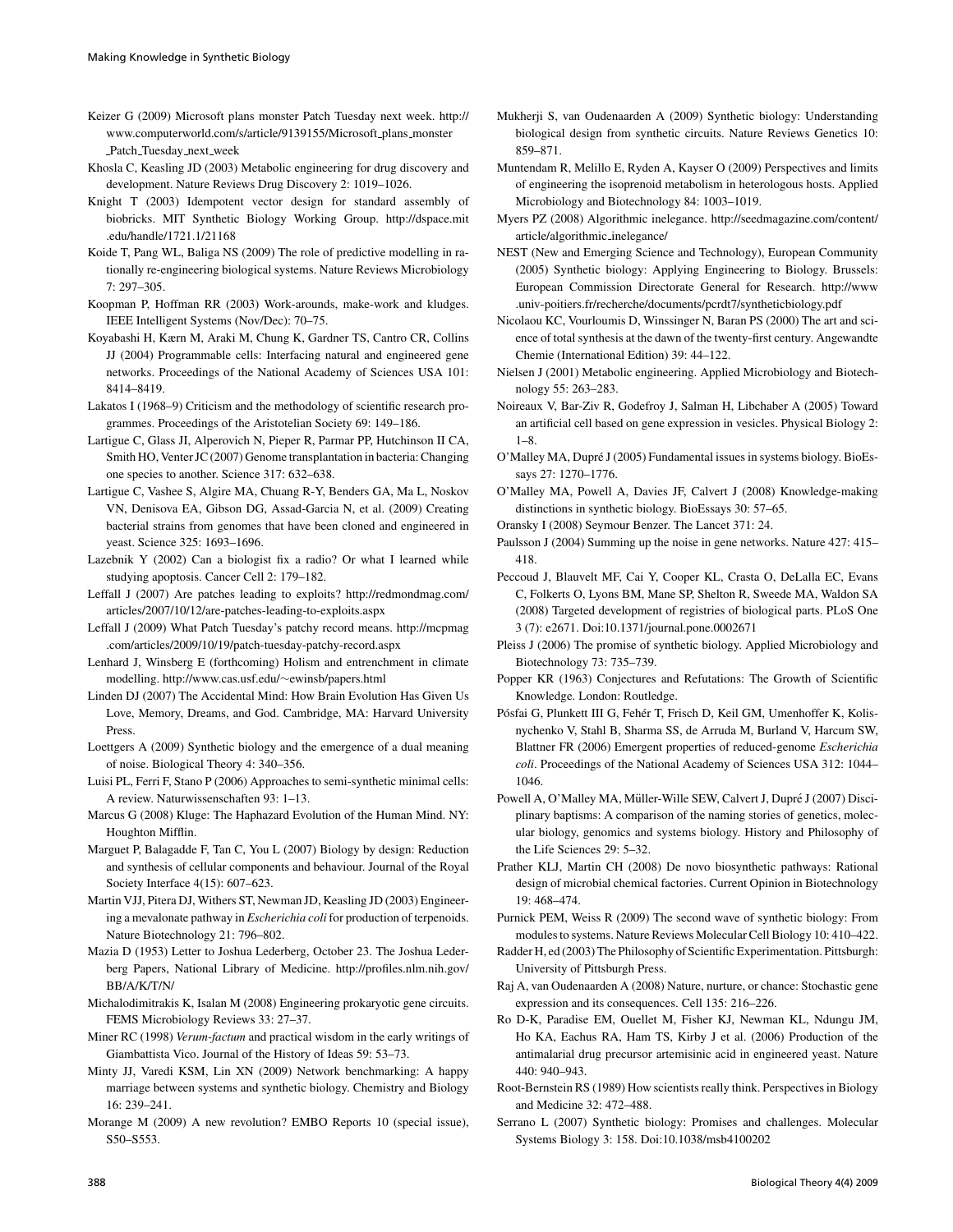- Shetty RP, Endy D, Knight TF Jr (2008) Engineering BioBrick vectors from BioBrick parts. Journal of Biological Engineering 2:5. Doi:10.1186/1754 -1611-2-5
- Simpson ML (2004) Rewiring the cell: Synthetic biology moves towards higher functional complexity. Trends in Biotechnology 22: 555– 557.
- Smith HO, Hutchinson III CA, Pfanndoch C, Venter JC (2003) Generating a synthetic genome by whole genome assembly:  $\Phi$ X174 bacteriophage from synthetic oligonucleotides. Proceedings of the National Academy of Sciences USA 100: 15440–15445.
- Solé RV, Munteanu A, Rodríguez-Caso C, Macia J (2007) Synthetic protocell biology: From reproduction to computation. Philosophical Transactions of the Royal Society London B 362: 1727– 39.
- Sorger P (2005) A reductionist's systems biology. Current Opinion in Cell Biology 17: 9–11.
- Sprinzak D, Elowitz MB (2005) Reconstruction of genetic circuits. Nature 438: 443–448.
- Stich S (2006) Is morality an elegant machine or a kludge? Journal of Cognition and Culture 6: 181–189.
- Szostak JW, Bartel DP, Luisi PL (2001) Synthesizing life. Nature 409: 387– 390.
- Szybalski W (1978) Nobel prizes and restriction enzymes. Gene 4: 181–182.

Tanenbaum AS (1988) Computer Networks. 2nd ed. New York: Prentice Hall.

- Tyo KE, Alper HS, Stephanopoulos GN (2007) Expanding the metabolic engineering toolbox: More options to engineer cells. Trends in Biotechnology 25: 132–137.
- Vaughan D (1996) The Challenger Launch Decision: Risky Technology, Culture, and Deviance at NASA. Chicago: University of Chicago Press.
- Vermuri GN, Aristidou AA (2005) Metabolic engineering in the -omics era: Elucidating and modulating regulatory networks. Microbiology and Molecular Biology Reviews 69: 197–216.
- Voigt CA (2006) Genetic parts to program bacteria. Current Opinion in Biotechnology 17: 548–557.
- Weber W, Fussenegger M (2009) The impact of synthetic biology on drug discovery. Drug Discovery Today 14: 956–963.
- Wimsatt WC (2007) Re-engineering Philosophy for Limited Beings: Piecewise Approximations to Reality. Cambridge, MA: Harvard University Press.
- Wolf DM, Arkin AP (2003) Motifs, modules and games in bacteria. Current Opinion in Microbiology 6: 125–134.
- Yildirim MA, Vidal M (2008) Systems engineering to systems biology. Molecular Systems Biology 4: 185. Doi:10.1038/msb2008.22
- Yokobayashi Y, Weiss R, Arnold FH (2002) Directed evolution of a genetic circuit. Proceedings of the National Academy of Sciences USA 99: 16587– 16591.